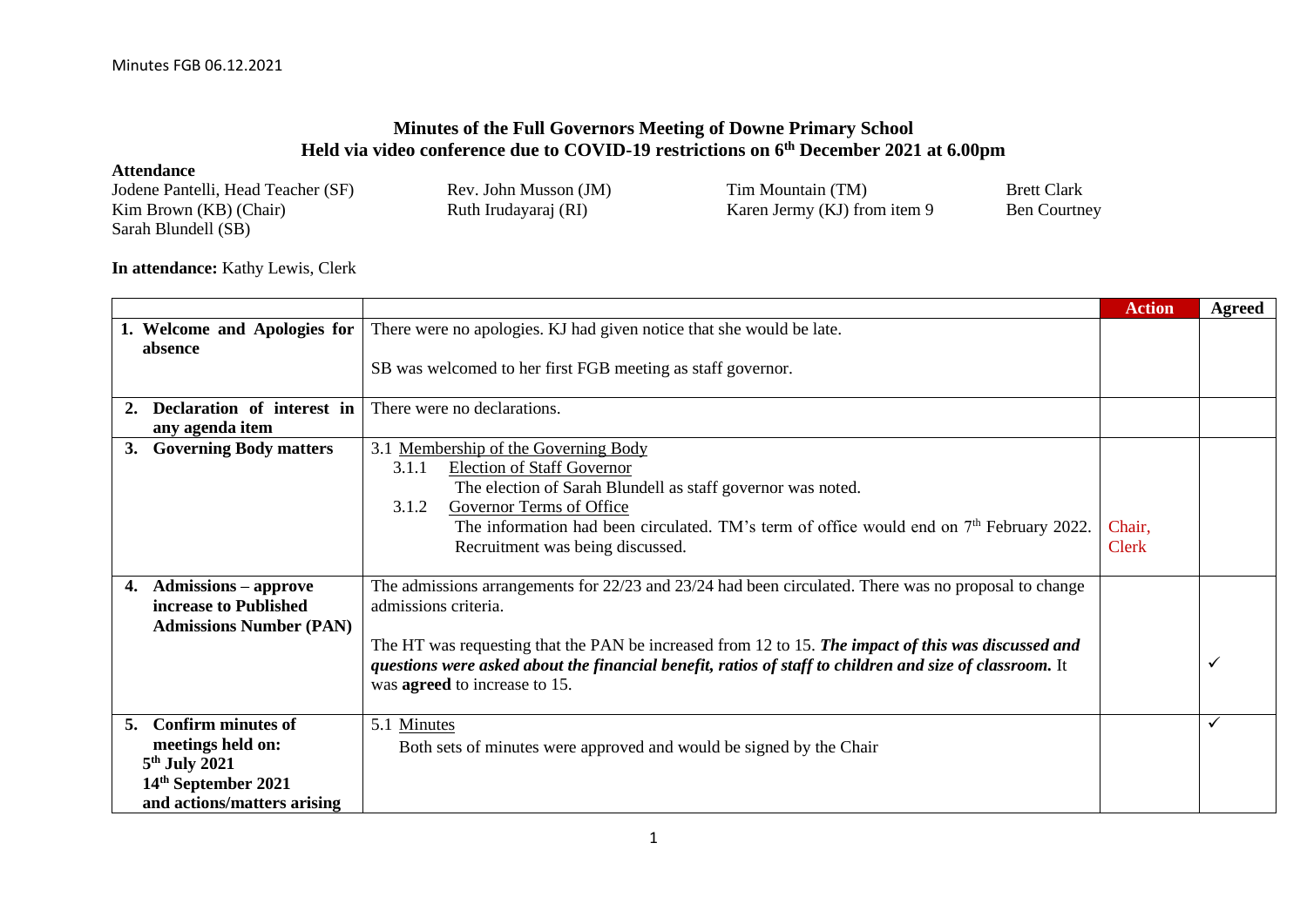|                                 | 5.2 Actions and Matters arising July 2021<br>Health and safety<br>5.2.1<br>The outcome of the Health and Safety audit would be shared with the FGB once received. The Clerk<br>would liaise with the Finance Manager.<br>All other actions had been completed or were covered by the agenda.                                                                                        | <b>Clerk</b> |              |
|---------------------------------|-------------------------------------------------------------------------------------------------------------------------------------------------------------------------------------------------------------------------------------------------------------------------------------------------------------------------------------------------------------------------------------|--------------|--------------|
|                                 | 5.3 Actions and matters arising September 2021<br>All actions had been completed or were covered by the agenda. There were no matters arising.                                                                                                                                                                                                                                      |              |              |
| Chair's action<br>6.            | Any action needed to be taken by the Chair or Vice-Chair on behalf of the board since the last meeting<br>No action had been required.                                                                                                                                                                                                                                              |              |              |
| 7. Committee Reports            | 7.1 RFSPGP Meeting 03.1121<br>The minutes had been circulated and were noted. Terms of reference had been approved unchanged.<br>7.2 CAPPC Meeting 05.10.21<br>The minutes had been circulated and were noted. Terms of reference had been approved unchanged.                                                                                                                      |              |              |
| <b>School Improvement</b><br>8. | 8.1 Review and approve School Development Plan<br>The plan had been circulated. JP took the meeting through the sections of the plan and areas for<br>development. It was in its early stages with regard to evaluation and evidence. The plan was<br>approved.<br>8.2 School Self evaluation                                                                                       |              | $\checkmark$ |
|                                 | A self-evaluation summary had been circulated and was reviewed.<br>8.3 School Improvement Partner (SIP)<br>It was reported that Bromley had provided a SIP who had come into school to work with JP as a new<br>head teacher. A report had been completed and would be shared with the FGB and discussed by the<br>relevant committee. JP said that it had been a positive process. |              |              |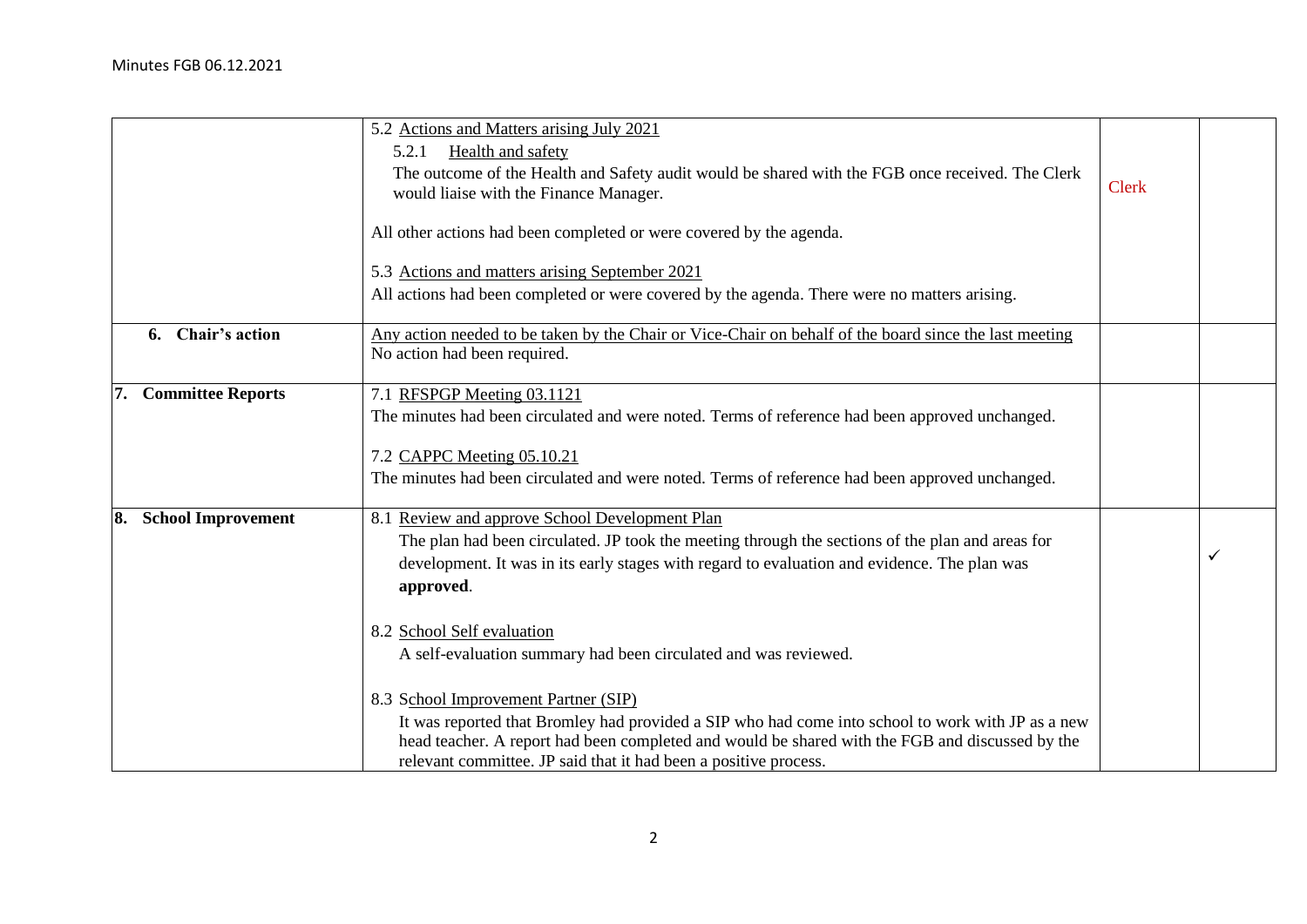| 9. Headteacher's Report  | The report had been circulated and questions were invited.                                                                                                                                                                                                                                                                                                                                                                                                                                                                                                                                                                                                                                                                                                                                                                                                                                              |           |  |
|--------------------------|---------------------------------------------------------------------------------------------------------------------------------------------------------------------------------------------------------------------------------------------------------------------------------------------------------------------------------------------------------------------------------------------------------------------------------------------------------------------------------------------------------------------------------------------------------------------------------------------------------------------------------------------------------------------------------------------------------------------------------------------------------------------------------------------------------------------------------------------------------------------------------------------------------|-----------|--|
|                          | Governors asked about the COVID situation and how this was being managed, and the situation with<br>regard to children not attending school. JP explained that daily advice was being sought with regard to<br>the COVID outbreak and reported on the measures that had had to be taken to reduce risk, such as no<br>visitors and the cancellation of events. She had received messages of support from parents but there were<br>a significant number of children not in school. This did include children who had been identified as close<br>contacts and were taking PCR tests. School work for the children was being provided. It was asked if<br>attendance figures would be impacted. JP said that if parents were keeping their children away from<br>school then this would be recorded as an unauthorised absence. Government guidance was that children<br>were expected to attend school. |           |  |
| 10. Data Protection/GDPR | The Clerk had circulated information on the UK GDPR and a document reminding governors of their role.<br>It had been reported at the July meeting that the LA had confirmed that it was no longer providing a DPO<br>for schools and therefore the appointment of someone to take on this role would need to be arranged. The<br>HT at one of the AFCT schools had been looking into providing DPO cover across all four schools and<br>was confident that this issue would be resolved soon. In the meantime HTs were acting as DPO for each<br>other's schools.                                                                                                                                                                                                                                                                                                                                       |           |  |
| 11. Ofsted               | Preparing for an Ofsted inspection was discussed.                                                                                                                                                                                                                                                                                                                                                                                                                                                                                                                                                                                                                                                                                                                                                                                                                                                       |           |  |
| 12. Governor visits      | KB reported that she had undertaken a safeguarding visit and was preparing a report for circulation to the<br>FGB.                                                                                                                                                                                                                                                                                                                                                                                                                                                                                                                                                                                                                                                                                                                                                                                      | KB        |  |
| 13. Policies             | 13.1<br>Pay Policy<br>The policy had been circulated. There were no changes to the previous version. The policy was<br>approved.<br>13.2<br><b>Child Protection and Safeguarding Policy</b><br>The policy had been reviewed and was ready to be circulated to governors to approve by email.                                                                                                                                                                                                                                                                                                                                                                                                                                                                                                                                                                                                            | JP, Clerk |  |
| 14. AfACT update         | The June minutes of the Trust Board had been circulated. The Board had met again on 22 <sup>nd</sup> November.<br>Arranging a meeting of governors from all the schools was discussed but it was felt that it was not yet safe<br>to do so. How to facilitate meetings once it was safe had been discussed.                                                                                                                                                                                                                                                                                                                                                                                                                                                                                                                                                                                             |           |  |